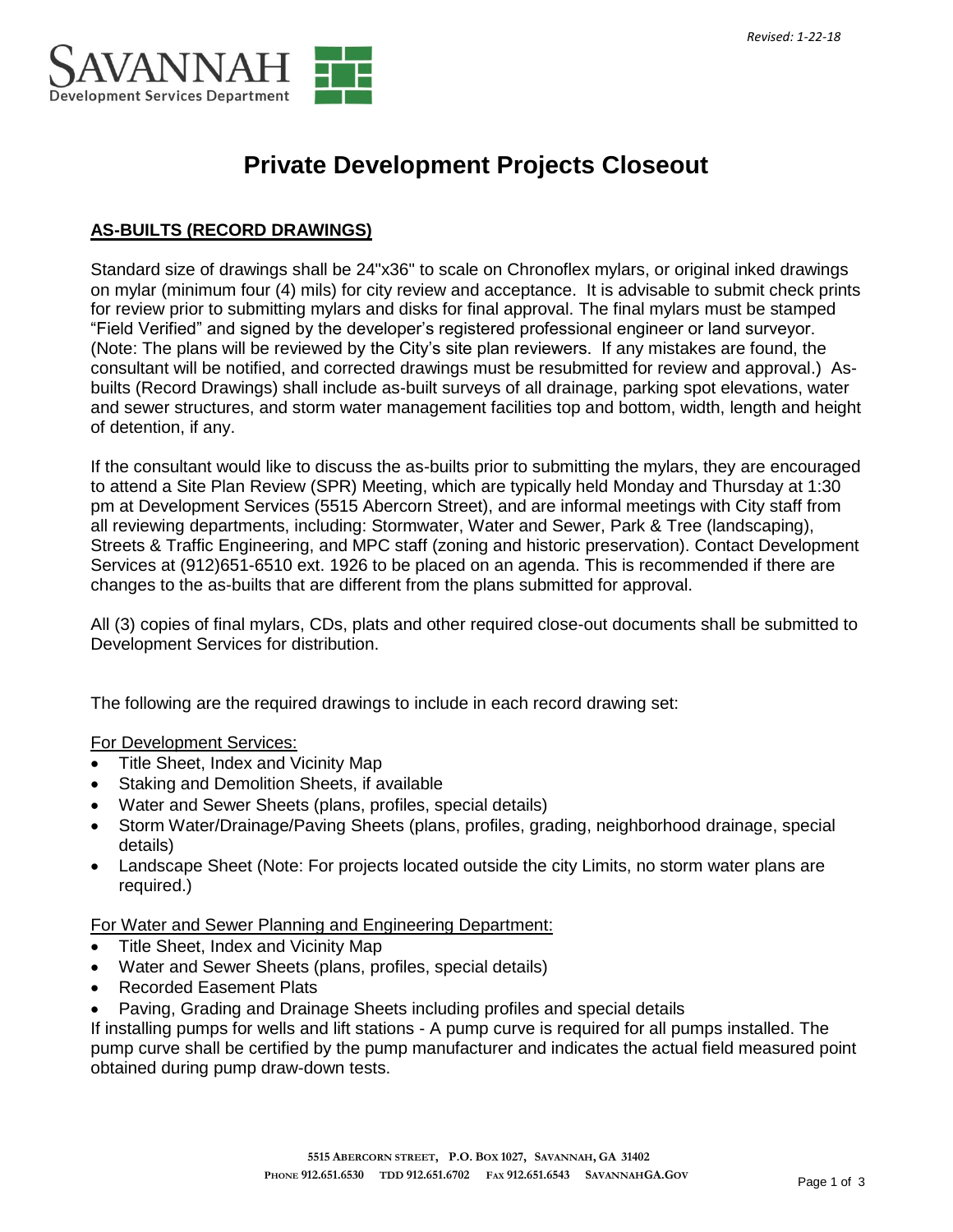

For Facilities Maintenance (only those projects located inside the city limits):

- Title Sheet and Vicinity Map (unless project name and vicinity map appears on plan sheets)
- Water and Sewer Sheets (plan and profile)
- Storm Water/Drainage Sheets (plans, profiles, grading, neighborhood drainage plan, special details, such as the orifice restriction details and other specific drainage details)
- Landscape Sheet
- Recorded Easement plats (All private drainage shall be identified as a private drainage easement.)
- The flood elevation certification shall be part of Facilities Maintenance required documents and shall read as follows: "The Federal Emergency Management agency National Flood Insurance from shall be filled completely, signed and sealed by a land surveyor, engineer, or architect authorized by law to certify elevation information."

The following are not required to be included in the record drawing set:

- Construction Survey, Layout Sheets
- Sediment & Erosion Control Sheet Standard Water & Sewer Details Standard Storm Water **Details**

As-builts (Record Drawings) shall have a coordinate system based on the Georgia State Plane Coordinate System, East Zone, North American Datum of 1983 (NAD 83). Elevations shown shall be based on the North American Vertical Datum of 1988 (NAVD 88). All measurements and coordinates shown shall use the U.S. Survey Foot definition. Coordinates shall be shown on all manholes, valves, fire hydrants, and fittings. If GPS methods are used to gather information presented on the drawing, then the GPS receiver must be at a minimum a sub-meter, mapping grade instrument. If a sub-meter, mapping grade instrument is used to determine horizontal locations, then elevations shown must be obtained with conventional differential leveling methods and equipment. All sub-meter GPS receiver shall use the Hunter Army Air Base satellite base station beacon for differential corrections to insure sub-meter accuracy, and shall use the following settings:

- Positional dilution of precision (PDOP) = up to  $6$
- Frequency = 290.0 kilohertz (Hunter AAB beacon)
- Signal noise ratio  $(SNR) = up to 6$
- $\bullet$  Elevation mask = 15 degrees
- Coordinate System Settings to NAD 83, State Plane, Georgia East Zone, US Survey Feet.

As-builts (Record Drawings) shall be field-verified by the developer's land surveyor or professional engineer registered in Georgia and shall contain accurate information including length, size, slope of pipe, and type of construction material. Also required are spot elevations on force mains and waterlines as well as final elevations of manhole tops and inverts, based on NAVD 88 datum. The distance of the centerline of utilities (including force mains, waterlines and manholes) from a permanent structure (e.g. back of curb) shall be noted at each road intersection and/or when line direction changes. In addition, all valve manholes and valve boxes shall be located with respect to a permanent structure.